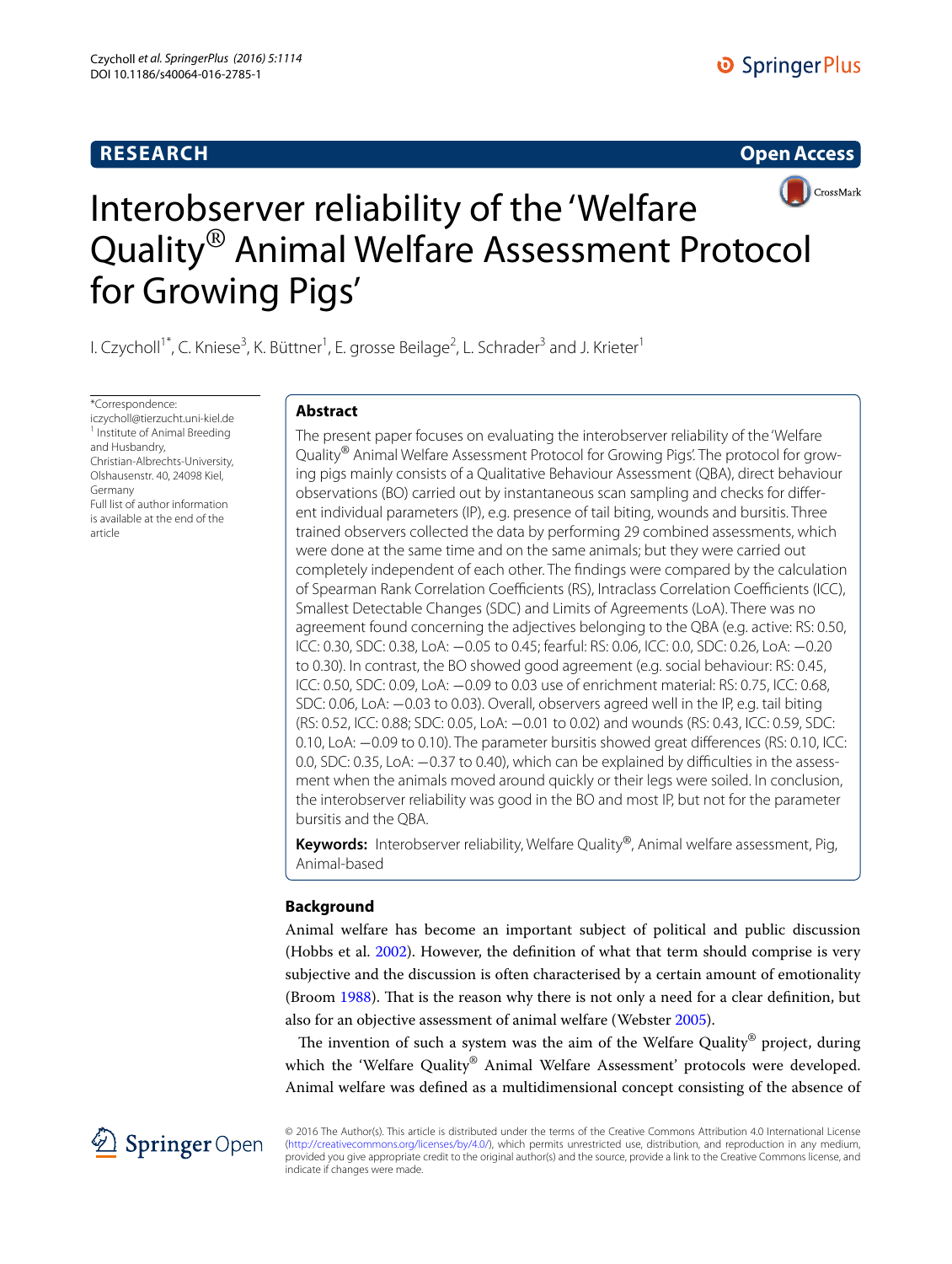thirst, hunger, discomfort, disease, pain and injuries, stress and the expression of normal behaviour (Temple et al. [2011a](#page-12-3)). This definition was based on the five freedoms of the Farm Animal Welfare Council (FAWC [1993\)](#page-12-4). In the protocols, the implementation of this definition took place in the form of four main principles—good feeding, good housing, good health and appropriate behaviour. In terms of a top–down process, these principles were divided into twelve criteria, which can again be measured by a set of approximately 30 predominantly animal based parameters to be estimated in the stable. After assessment of the parameters in the stable, the measures are usually expressed as percentages of affected animals. From these percentages a dimensionless number between 0 and 100 can be calculated by different mathematical methods, e.g. decision trees as well as I-Spline functions and Choquet Integrals (Welfare Quality<sup>®</sup> [2009\)](#page-12-5), first at the criteria and afterwards at principle level. Depending on the numbers reached (the closer to 100 the better) the farms are scored and labelled as excellent, enhanced, acceptable or not classified (Welfare Quality® [2009\)](#page-12-5).

The protocols promise to be feasible, valid and reliable, which are basic requirements of an objective measurement method (Velarde and Geers [2007\)](#page-12-6). Feasibility, i.e. a good cost-benefit ratio and the capability of accomplishment is always important for a method to be accepted and implemented into practical conditions. Validity and reliability describe the dependence on a method. In this context, validity outlines the extent to which a parameter assesses what it is supposed to measure and the relevance of that parameter. Reliability implies that the results are repeatable (Velarde and Geers [2007](#page-12-6)). It is usually divided into the interobserver reliability and the test–retest reliability (de Passille and Rushen [2005](#page-12-7)). Interobserver reliability means that different trained observers should come to the same conclusions when assessing the same objects at the same time and under the same conditions. Test–retest reliability describes the stability of the measurement method over time, thus in how far results can be reproduced despite minor changes (Martin and Bateson [2007;](#page-12-8) Windschnurer et al. [2008\)](#page-12-9).

 The assessment of reliability can be carried out with different statistical parameters. In our study, we used the Spearman Rank Correlation Coefficient (RS), the Intraclass Correlation Coefficient (ICC), the Smallest Detectable Change (SDC) as well as the Limits of Agreement (LoA). All these parameters were recommended by de Vet et al. ([2006](#page-12-10)) and were—with exception of the SDC—also used in the animal welfare study on the Test–Retest assessment of the Welfare Quality® protocol by Temple et al. [\(2013](#page-12-11)). Each parameter has its own weaknesses and benefits and there is not one single parameter capable of satisfactorily assessing reliability (Dohoo et al. [2003](#page-12-12)). For this reason, it is often advised to calculate a range of different parameters, namely agreement and reliability parameters, and interpret the reliability of the measured objects based on all statistical coefficients (Dohoo et al. [2003;](#page-12-12) de Vet et al. [2006;](#page-12-10) Temple et al. [2012](#page-12-13)).

In pilot studies, most of the parameters and partially also the criteria included in the Welfare Quality® protocols were tested for their feasibility, validity and reliability (Forkman and Keeling [2009\)](#page-12-14). However, due to the fact that these protocols are relatively new and under the consistent process of improvement and revision, studies on the feasibility, validity and reliability of the entire protocols are rare. Moreover, the few available studies are based mainly on video sequences since on-farm assessment is much more time consuming and costly.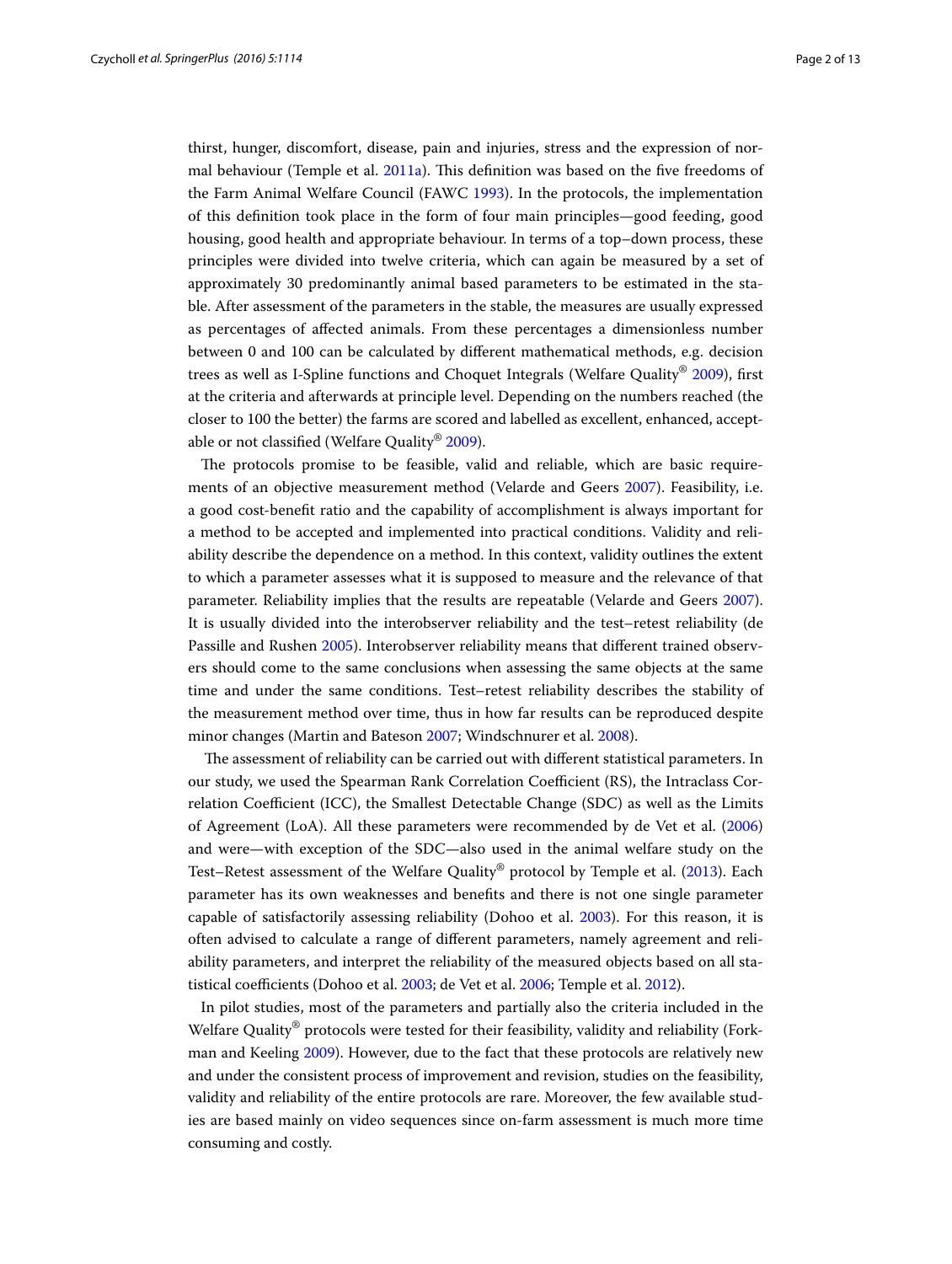Therefore, the present study analysed the interobserver reliability of the 'Welfare Quality® Animal Welfare Assessment Protocol for Growing Pigs' and is thus a first step towards the evaluation of the reliability of the entire protocol. It is one of the first studies to evaluate reliability of the complete protocol carried out by different trained observers on-farm.

#### **Methods**

#### **Data collection**

Data collection was performed between January and August 2013 on 24 German growing pig farms in Lower Saxony and Schleswig–Holstein. The pigs on the farms were housed either conventionally or according to the guidelines of the animal welfare label 'Tierschutzlabel' of the German animal welfare organisation 'Deutscher Tierschutzbund e.V.' (Tierschutzbund [2013\)](#page-12-15).

On these farms, 29 protocol assessments were carried out by three observers: Observer A and B fulfilled 19 combined assessments, while observer A and C examined ten farms together. During these assessments, the same animals were observed at the same time, but completely independently of each other. The observers had been trained officially by members of the Welfare Quality® project group. Observer agreement was further tested by the evaluation of video sequences and pictures during the study. This was carried out after the first half of data recording in the interobserver reliability study, thus, after the first ten visits of observer A and B as well as the first five visits of observers A and C. It was carried out a second time after completion of data recording of observers A and B and observers A and C, respectively. At all times, more than 85 % of the pictures and videos were sorted into the same categories and therefore good agreement was attained. These were simply control sessions and did not change the rating of observers.

#### **Ethical statement**

The authors declare that the experiments were carried out strictly following international animal welfare guidelines. The institution the authors are affiliated with does not have research ethic committees or review boards (in consultation with the animal welfare officer of the Christian-Albrechts-University, Kiel, Germany). Therefore, the 'German Animal Welfare Act' (German designation: TierSchG), the 'German Order for the Protection of Animals used for Experimental Purposes and other Scientific Purposes (German designation: TierSchVersV) and the 'German Order for the Protection of Production Animals used for Farming Purposes and other Animals kept for the Production of Animal Products (German designation: TierSchNutztV) were applied. No pain, suffering or injury was inflicted on the animals during the study.

#### **Protocol assessments**

The entire Welfare Quality® protocol, was carried out during each farm visit. The 'Welfare Quality® Animal Welfare Assessment Protocol for Growing Pigs' consists of four different parts: a Qualitative Behaviour Assessment (QBA), behaviour observations (BO), a Human Animal Relationship Test (HAR) and the assessment of different individual parameters (IP), which are described in detail below.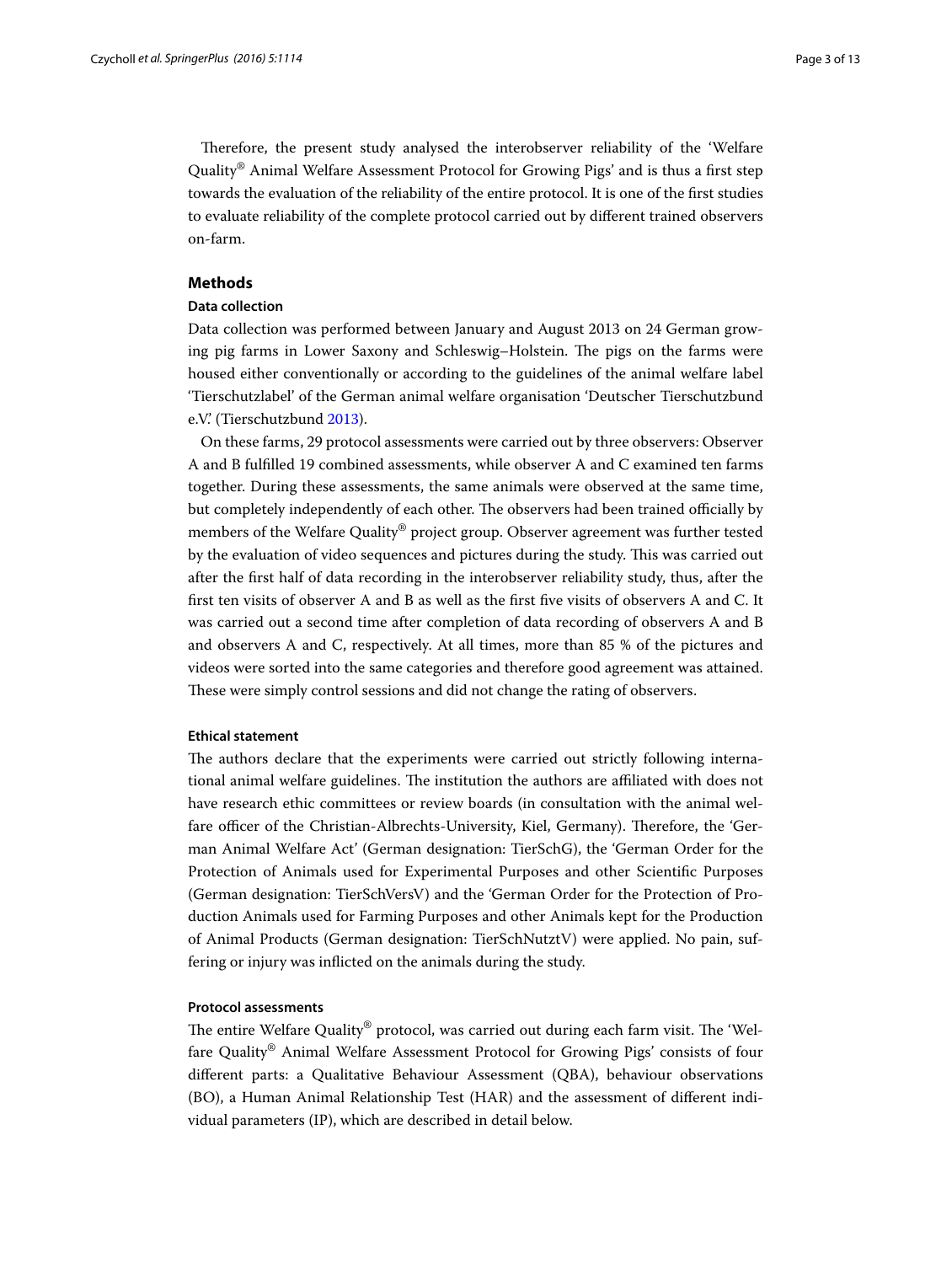#### *Qualitative Behaviour Assessment (QBA)*

The QBA is the animal based measure that was included in the protocol for the evaluation of positive emotions. Carrying out this behavioural observation method, the observer watches the animals that can be seen well from each observation point for a given time. Thereby, the expressive quality of the animals' activities is observed at group level. It was carried out on four to six observation points in the stable for a total surveillance time of 20 min. To each of 20 given adjectives, which are (1) active, (2) relaxed, (3) fearful, (4) agitated, (5) calm, (6) content, (7) tense, (8) enjoying, (9) frustrated, (10) bored, (11) playful, (12) positively occupied, (13) listless, (14) lively, (15) indifferent, (16) irritable, (17) aimless, (18) happy, (19) distressed and (20) sociable, a visual analogue scale of 125 mm is assigned. A mark was set on the scale to record whether the observer finds that term to be rather absent (0 mm) or dominant (125 mm) for the animals under study.

For each of the adjectives the length [mm] on the visual analogue scale was measured with a ruler. Thus, for each farm visit, one score in millimetres for each adjective was obtained by each observer. As the whole combination of adjectives is said to measure the emotional state, these millemetre scores are transformed by the calculation of a weighted sum into one single score for the QBA. This is done according to the formula

$$
QBA score = -4.5367 + \sum_{k=1}^{20} w_k \cdot N_k
$$

Thereby,  $w_k$  represents the attributed weight to each of the 20 adjectives (the given term k) and  $N_k$  is the value in millimetres that was obtained on the farm for each of the 20 adjectives (the given term k). This procedure was done following strictly the information provided in the Welfare Quality protocol for growing pigs, in which the attributed weights are also listed (Welfare Quality® [2009](#page-12-5)). Given this formula, the attributed weights and the scale ranging from 0–125 mm, the QBA score can take theoretical values ranging from  $-15.60$  to 8.61.

#### *Behaviour observations (BO)*

In the stable, after the QBA, BO in the form of instantaneous scan sampling were performed on three other viewpoints. Depending on the size of the pens, it was possible to observe two to four pens at each viewpoint (40–60 animals). First, the pigs in the pens under surveillance were chased up and then they had 5 min time for calming down. During this time, coughing and sneezing was counted. Afterwards, the animals were scanned for a total time of 10 min at each viewpoint. A scan was made every 2 min and the pigs were then sorted into the categories positive social behaviour, negative social behaviour, pen investigation, use of enrichment material, other active behaviour or resting.

The results of the BO were expressed as performed behaviour in percent of the total active behaviour. Thereby, positive and negative social behaviour were expressed together as total social behaviour and negative social behaviour was also presented individually.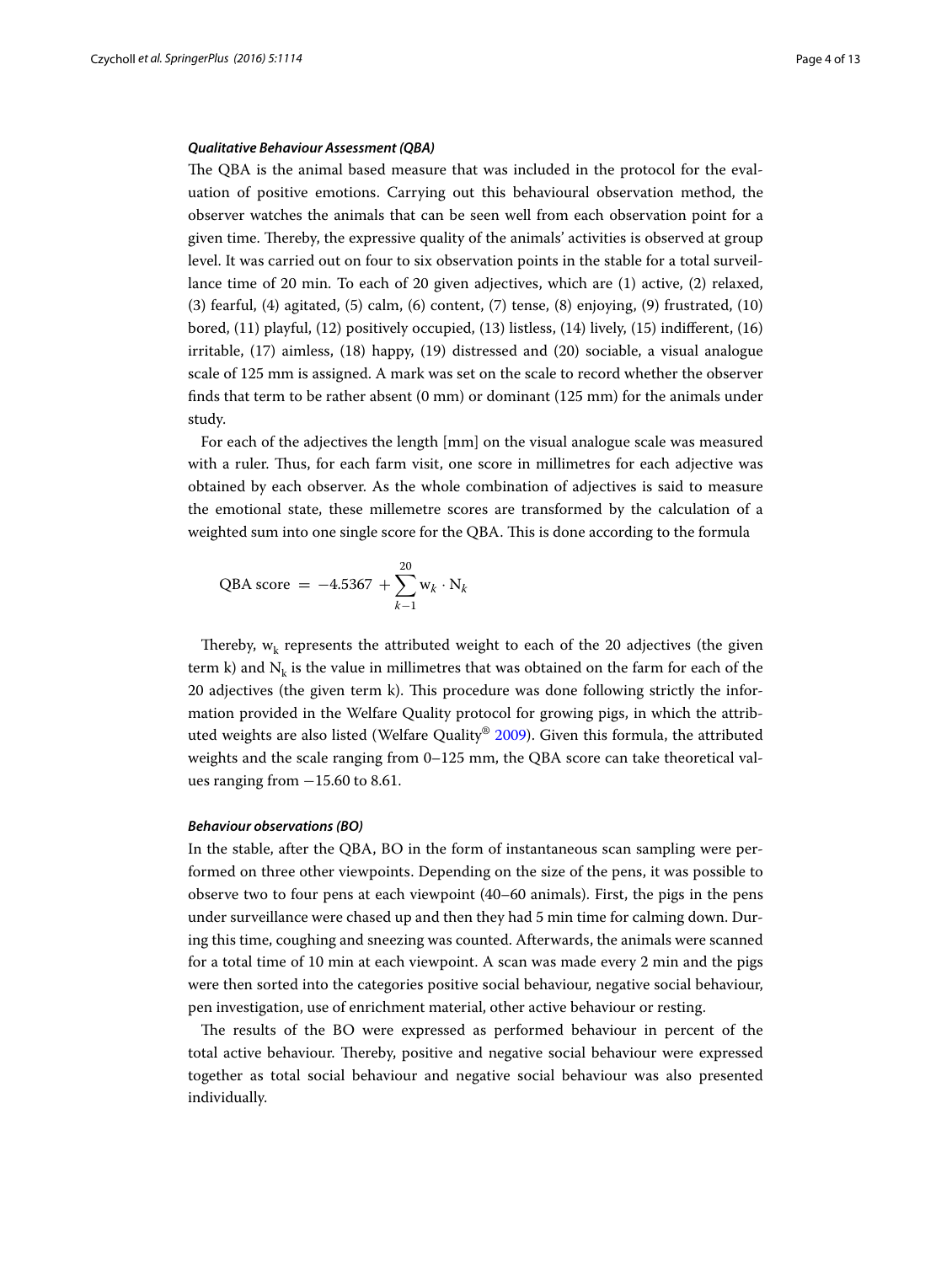#### *Human Animal Relationship Test (HAR)*

In the following protocol assessment, ten randomly chosen pens were entered and initially, the reaction of the animals towards the intruder was evaluated by a Human Animal Relationship Test. As the animals in the pens used for the assessment of a panic reaction towards an intruder were also the pigs assessed for all IP measurements, it was decided to enter the pens one after the other to minimize mutual interference. This might have influenced the reaction of the pigs towards the second person, though. Therefore, with the present study design, it was not possible to evaluate the interobserver reliability of the HAR.

#### *Individual parameters (IP)*

After the HAR, the pigs in the pens entered were scored for a variety of IP, e.g. wounds, manure on the body, tail lesions and bursitis, whereby only one side of the pigs was considered. The IP were either scored using a three point scale  $(0 = \text{absent}, 1 = \text{light}$ affection,  $2 =$  strong affection) or else a two point scale ( $0 =$  absent,  $2 =$  present). The complete list of parameters, their definitions and the slotting criteria are presented in Table [1.](#page-5-0) Going in accordance with the protocol, some resource based parameters were also taken into account, e.g. the number, functioning and cleanliness of the drinkers as parameter for the absence of prolonged thirst. Further, the sizes of the pens were measured and the weight of the animals was estimated to determine the space per 100 kg. The mortality rate and the percentages of animals affected by pneumonia, pleurisy, ascites and pericarditis registered by the slaughterhouse were asked from the farmer as well as whether and how management procedures such as tail docking and castrating are carried out.

The IPs were analysed as the percentage of animals sorted into the corresponding category (e.g. bursitis category 0: 50 %, bursitis category 1: 40 %, bursitis category 2: 10 %). Thereby, the categories were treated as independent variables and were compared individually. For instance, bursitis 0, bursitis 1 and bursitis 2 were analysed separately although they are dependent on each other such that if one animal was not scored into category 0, it had to be scored into one of the other two categories.

#### **Statistics and reliability and agreement parameters**

Results were compared at parameter level without further aggregation into criteria or principle scores. Furthermore, all results were expressed at farm level, which is reasonable, since the samples of animals were taken randomly to give an overview of the assessed farm (Welfare Quality® [2009](#page-12-5)). The values of the recorded parameters in percent respectively in millimetres achieved from each of the observers were then compared and evaluated for their reliability.

As the comparison between observer A and B respectively observer A and C led basically to the same results, the observations were aggregated as one table of observations. Therefore, the results are displayed as comparison between observer A and observer BC, whereby the column observer BC includes the results of observer B and observer C.

 For statistical analysis, different reliability and agreement parameters were calculated using the statistic program SAS 9.2 (S.A.S. Institute [2008](#page-12-16)) or R (Version 2.11.1) (Venables and Smith [2010\)](#page-12-17). In the case of the Spearman Rank Correlation Coefficient, the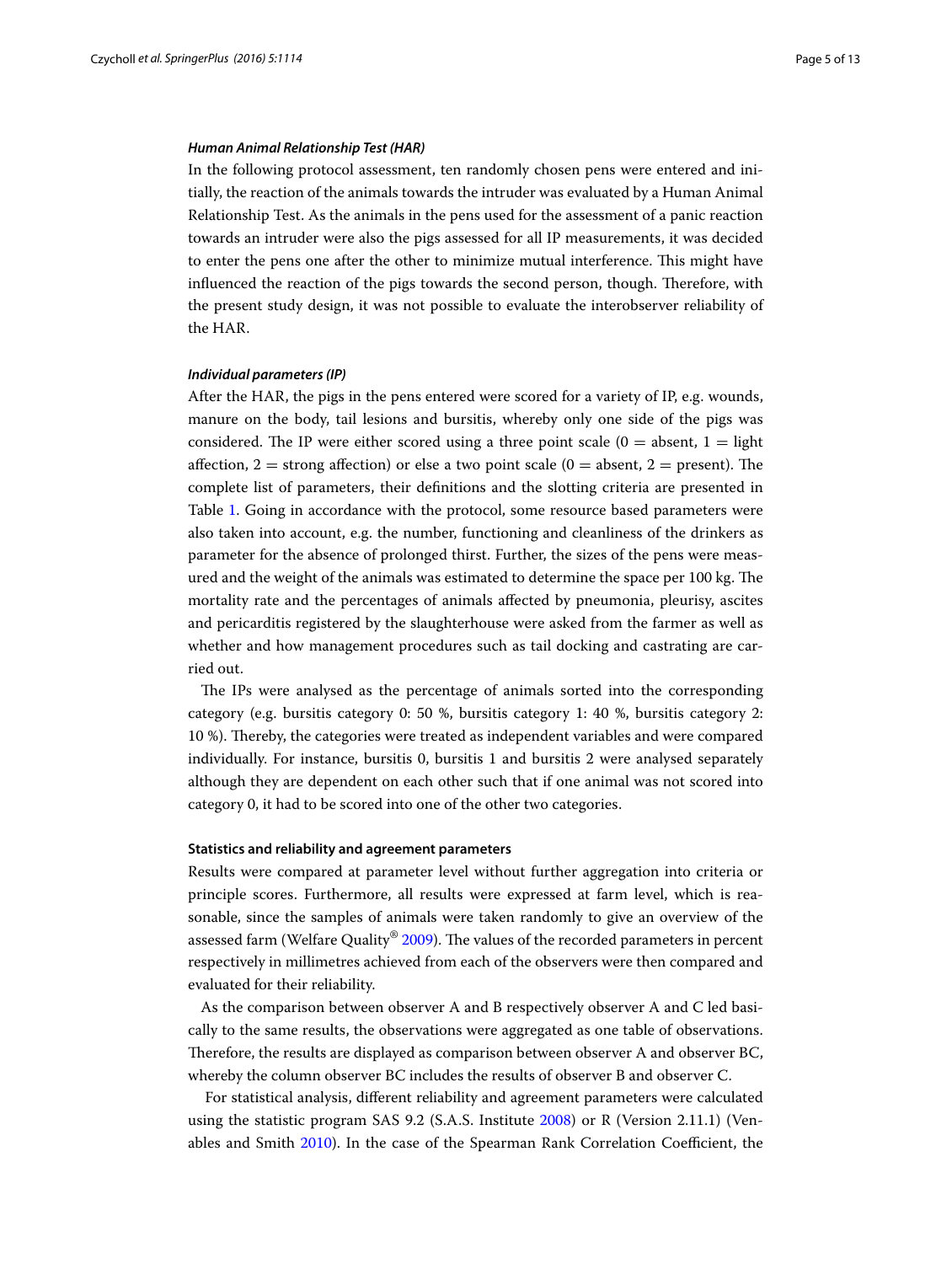| Animal based measure       |                | Score Definition                                                                                                                  |
|----------------------------|----------------|-----------------------------------------------------------------------------------------------------------------------------------|
| Body condition             | 0              | Good body condition                                                                                                               |
|                            | 2              | Thin: visible spine, hip, pin bones                                                                                               |
| <b>Bursitis</b>            | 0              | No evidence of bursae/swelling                                                                                                    |
|                            | 1              | One/several small bursae on the same leg or one large bursa                                                                       |
|                            | 2              | Several large bursae on the same leg or one extremely large or eroded<br>bursa                                                    |
| Manure                     | 0              | <20 % of body surface soiled with faeces                                                                                          |
|                            | 1              | 20-50 % of body surface soiled with faeces                                                                                        |
|                            | 2              | >50 % of body surface soiled with faeces                                                                                          |
| Huddling                   | 0              | Pig lying with <50 % of its body on top of other pig                                                                              |
|                            | 2              | Pig lying with >50 % of its body on top of other pig                                                                              |
| Shivering                  | 0              | No vibration of any body part                                                                                                     |
|                            | 2              | Vibration of any body part                                                                                                        |
| Panting                    | 0              | Normal breathing                                                                                                                  |
|                            | 2              | Rapid breath in short gasp                                                                                                        |
| Wounds                     | 0              | <4 lesions on all zones of the body                                                                                               |
|                            | 1              | 4-10 lesions on one or more zones of the body                                                                                     |
|                            | 2              | $\geq$ 10 lesions on two zones of body or one zone > 15 lesions                                                                   |
| Tail biting                | 0              | No evidence of tail biting                                                                                                        |
|                            | 2              | Evidence of tail biting                                                                                                           |
| Lameness                   | 0              | Normal gait or slight lameness or abnormality in gait                                                                             |
|                            | 1              | Severely lame, weight bearing on affected limb                                                                                    |
|                            | 2              | No weight bearing on one limb or unable to walk                                                                                   |
| Pumping                    | 0              | No evidence of laboured breathing                                                                                                 |
|                            | 2              | Laboured breathing                                                                                                                |
| Scouring                   | 0              | No liquid manure visible in pen                                                                                                   |
|                            | 1              | Some liquid manure in some areas of pen                                                                                           |
|                            | $\overline{2}$ | All faeces visible inside pen are liquid                                                                                          |
| Skin Condition             | 0              | All skin of normal colour and texture                                                                                             |
|                            | 1              | 0-10 % of skin has an abnormal colour or texture                                                                                  |
|                            | 2              | >10 % of skin has abnormal colour or texture                                                                                      |
| Hernia                     | 0              | No hernia/rupture                                                                                                                 |
|                            | 1              | Small hernia/rupture                                                                                                              |
|                            | 2              | Hernia/rupture touching the floor or with bleeding lesion                                                                         |
| Twisted snout              | 0              | No evidence of twisted snout                                                                                                      |
|                            | 2              | Evidence of twisted snout                                                                                                         |
| Rectal prolapse            | 0              | No evidence of rectal prolapse                                                                                                    |
|                            | 2              | Evidence of rectal prolapse                                                                                                       |
| Coughing                   | n              | Number of coughs                                                                                                                  |
| Sneezing                   | n              | Number of sneezes                                                                                                                 |
| Human Animal Relation      | 0              | $\leq$ 60 % showing a panic response                                                                                              |
|                            | $\overline{2}$ | >60 % of the pigs fleeing, facing away or huddled in corner of pen                                                                |
| Negative social behaviour  | %              | Aggressive behaviour or any behaviour with a response from the disturbed<br>animal or any tail in mouth behaviour                 |
| Positive social behaviour  | %              | Sniffing, nosing, licking and moving gently away from the animal without<br>an aggressive or flight reaction from this individual |
| Pen investigation          | %              | Sniffing, nosing, licking all features of pen                                                                                     |
| Use of enrichment material | %              | Exploration towards straw and other suitable enrichment material                                                                  |

<span id="page-5-0"></span>**Table 1 Quantitative animal based measures with scoring scale and definition (Welfare Quality**®**, [2009](#page-12-5))**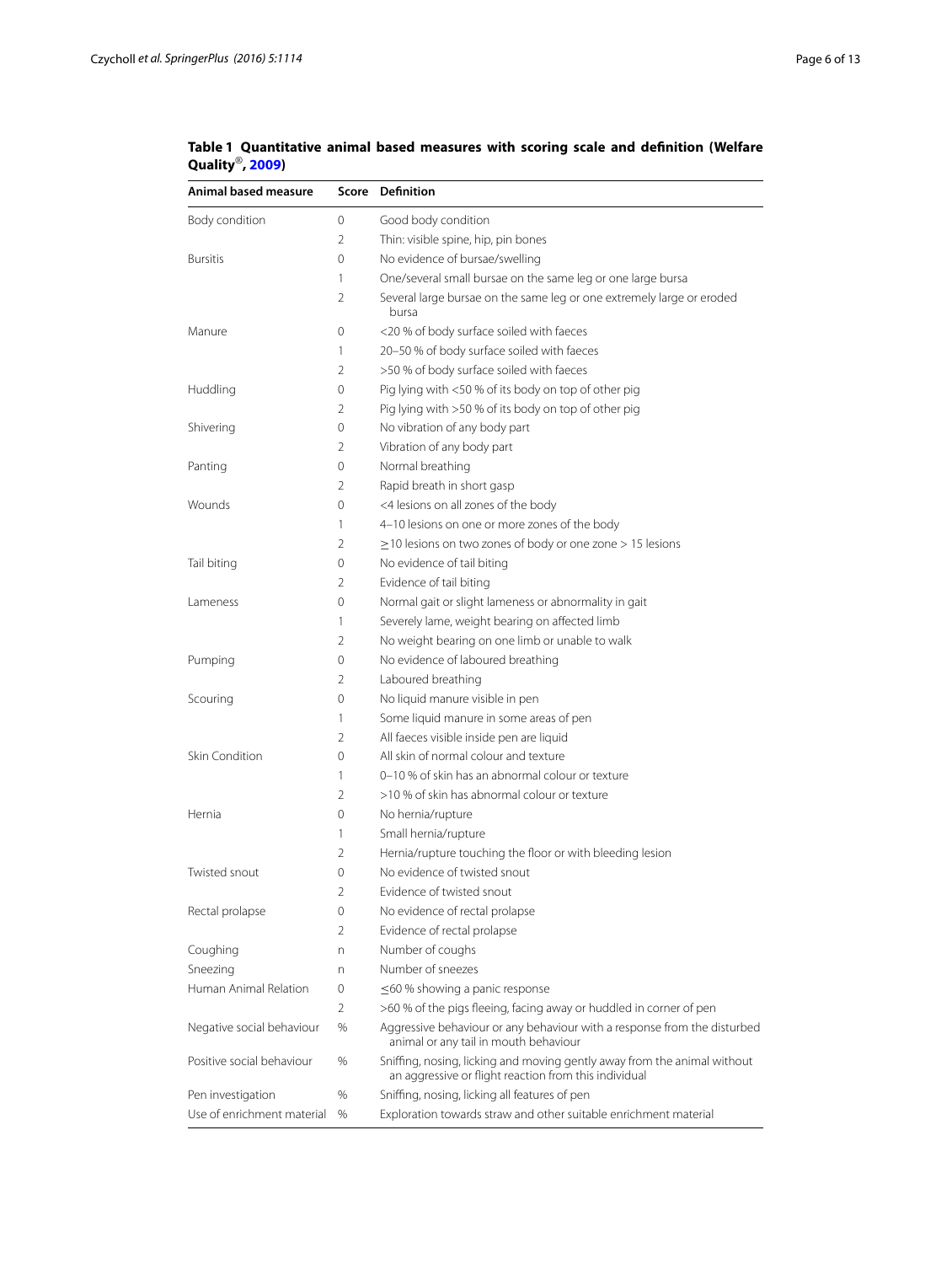Procedure Proc Corr in SAS 9.2 (S.A.S. Institute [2008](#page-12-16)) was used. For the other parameters (Intraclass Correlation Coefficient (ICC), Smallest Detectable Change (SDC), Limits of Agreement (LoA), the IRR package (Gamer et al. [2012](#page-12-18)) for R (Version 2.11.1) was used for calculation.

#### *Spearman Rank Correlation Coefficient (RS)*

The RS, which is a non-parametric technique for the evaluation of the degree of linear correlation between two variables, is often used in animal welfare science (Dalmau et al. [2010](#page-12-19)). However, it does not directly compare the values obtained, but solely the rank order (Dohoo et al. [2003\)](#page-12-12). The values can range from −1 to 1, whereat correlation is better the closer the value is to 1. Negative values indicate negative correlations. According to Martin and Bateson ([2007](#page-12-8)), RS equal to or greater than 0.4 is interpreted as acceptable correlation and equal to or greater than 0.7 as good correlation.

#### *Intraclass Correlation Coefficient (ICC)*

The ICC is based on an analysis of variance and assesses reliability by putting into proportion the variance of the same subject (farm visits, observers) to the total variance of all measures and subjects (de Vet et al. [2006](#page-12-10)). It is a common and useful parameter for the assessment of reliability in medical and psychological studies (Weir [2005](#page-12-20)) and a more frequent use in other subjects such as animal welfare studies is strongly encouraged (McGraw and Wong [1996](#page-12-21)).

For the fundamental analysis of variance the following two way model was assigned according to Shrout and Fleiss [\(1979\)](#page-12-22):

$$
X_{ijK} = \mu + \alpha_i + \beta_j + (\alpha \cdot \beta)_{ij} + \varepsilon_{ijk}
$$

with  $\mathrm{x}_{\mathsf{i}\mathsf{j}\mathsf{k}}$  being the measured value,  $\mu$  the general average value,  $\alpha_{\mathsf{i}}$  the fixed effect of the difference between the measurement objects (farms),  $\beta_{\mathfrak j}$  the random effect of the observers,  $(\alpha * \beta)_{ii}$  the interaction effect between observers and objects and  $\epsilon_{iik}$  as the general error term. ICC was calculated according to the formula of agreement (Shrout and Fleiss [1979](#page-12-22)):

$$
ICC = \frac{\sigma (Objects)}{\sigma^2 (Objects) + \sigma^2 (Observers) + \sigma^2 (residual)}
$$

with  $\sigma^2$  describing the variance of the study objects, the observers and the residual variance, respectively.

According to this formula, ICC can take values between 0 and 1, thereby, a value of 0 describes a total lack of reliability and a value of 1 describes perfect reliability (de Vet et al. [2006\)](#page-12-10). As proposed by McGraw and Wong ([1996\)](#page-12-21), an ICC equal to or greater than 0.4 was interpreted as acceptable reliability and an ICC greater than or equal to 0.7 as good reliability.

#### *Smallest Detectable Change (SDC)*

The SDC is an expression of the measurement error. The measurement error contains in this case the variance of the observers and the residual variance and is achieved from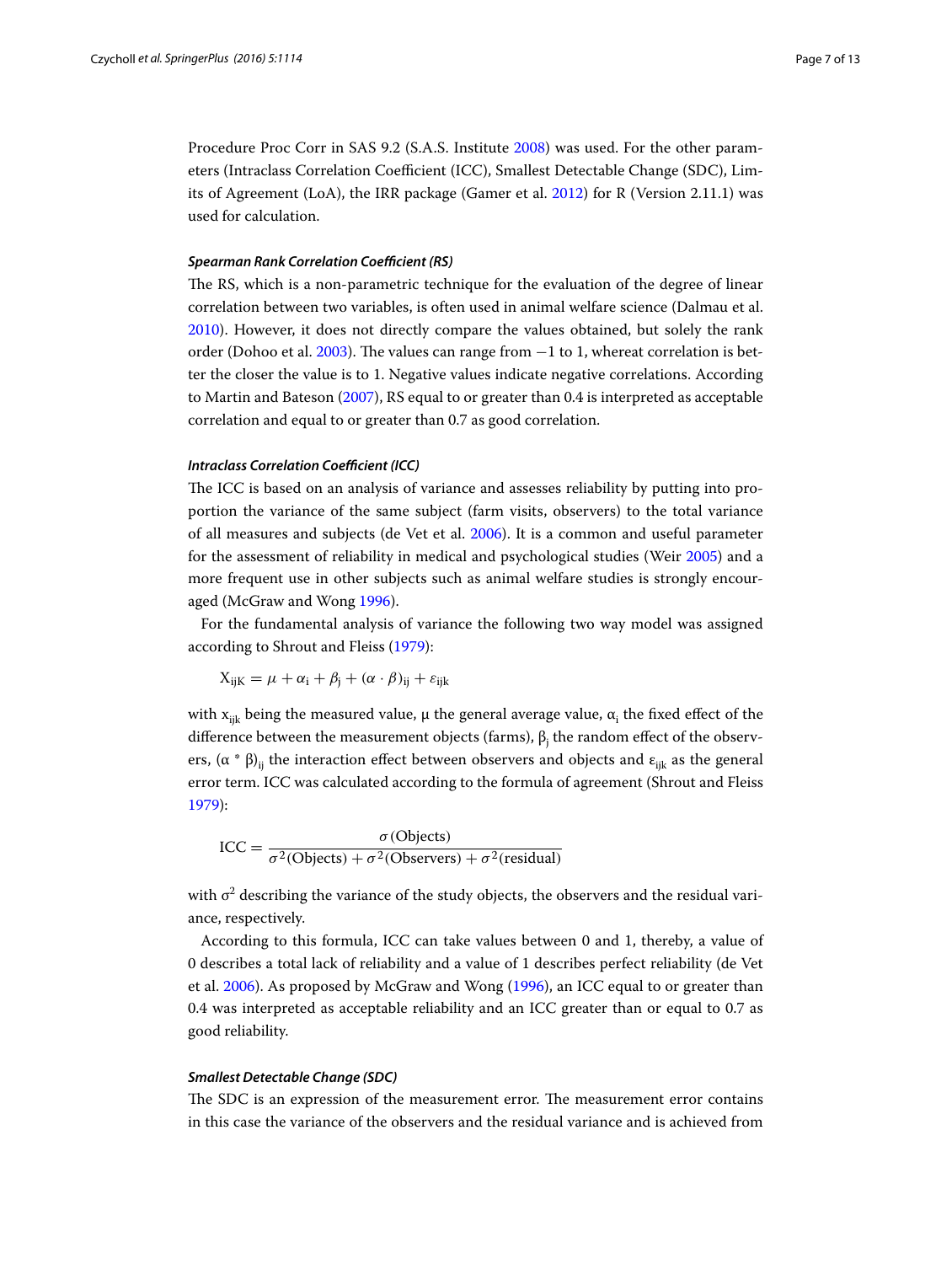the above named formulas. SDC is calculated according to de Vet et al. [\(2006\)](#page-12-10) by the formula

$$
SDC = 1.96 \cdot \sqrt{2} \cdot \left(\sigma_{\text{(observers)}}^2 + \sigma_{\text{(residual)}}^2\right).
$$

It gives the smallest change in the score that can be detected with the instrument despite the measurement error. The measurement unit of the SDC is in accordance with the measurement unit of the parameters under surveillance, thus, in the present case it is expressed in percent. Based on the interpretation of the simple agreement coefficient in de Vet et al. [\(2006](#page-12-10)), a SDC lesser than or equal to 0.1 was interpreted as acceptable agreement. For unification purposes of the presentation format, the differences of the QBA scores are also expressed in differences in percent.

#### *Limits of Agreement (LoA)*

LoA was also calculated according to de Vet et al. [\(2006](#page-12-10)) by the formula

$$
LoA = mean \pm 1.96 \cdot \left(\sqrt{2} \cdot \sigma_{\text{(residual)}}^2\right).
$$

In this case,  $\alpha_{\text{(residual)}}^2$  contains also the variance of the observers  $(\alpha_{\text{(observers)}}^2)$ . The LoA, which was first introduced by Bland and Altmann ([1986\)](#page-12-23) calculates the range of the difference between two sets of measurement values and is in this study expressed as the relative frequency between  $-1$  and 1. The direction of  $-1$  would be differences according to higher values obtained by observer BC and the direction of 1 due to higher values achieved by observer A. Again, interpretation was based on the simple agreement coefficient of de Vet et al. ([2006](#page-12-10)) and thus, an interval lesser than or equal to −0.1 to 0.1 was interpreted as acceptable agreement. The plot of the LoA, namely the plot of difference between the means of two measurements against the average prevalence helps to determine the range of errors (Temple et al. [2013\)](#page-12-11).

#### **Results**

#### **Protocol assessments**

#### *Qualitative Behaviour Assessment (QBA)*

The mean values obtained by each observer for each of the adjectives as well as the mean of the weighted sum and the corresponding agreement parameters are shown in Table [2](#page-8-0). No agreement was found in the direct comparison of millimetre scores in any of the adjectives. Even if good agreement was achieved for the RS and the ICC, concerning for instance the term 'relaxed', the values of the SDC and LoA indicated low agreement. However, the overall QBA scores obtained by the calculation of a weighted sum had acceptable values in the calculation of RS and ICC and exceeded the predefined limits for acceptability for the SDC and LoA only narrowly by one percent point.

#### *Behaviour observations (BO)*

On average, the observers sorted similar percentages of animals into the dedicated behavioural categories. This agreement could also be obtained in the calculation of the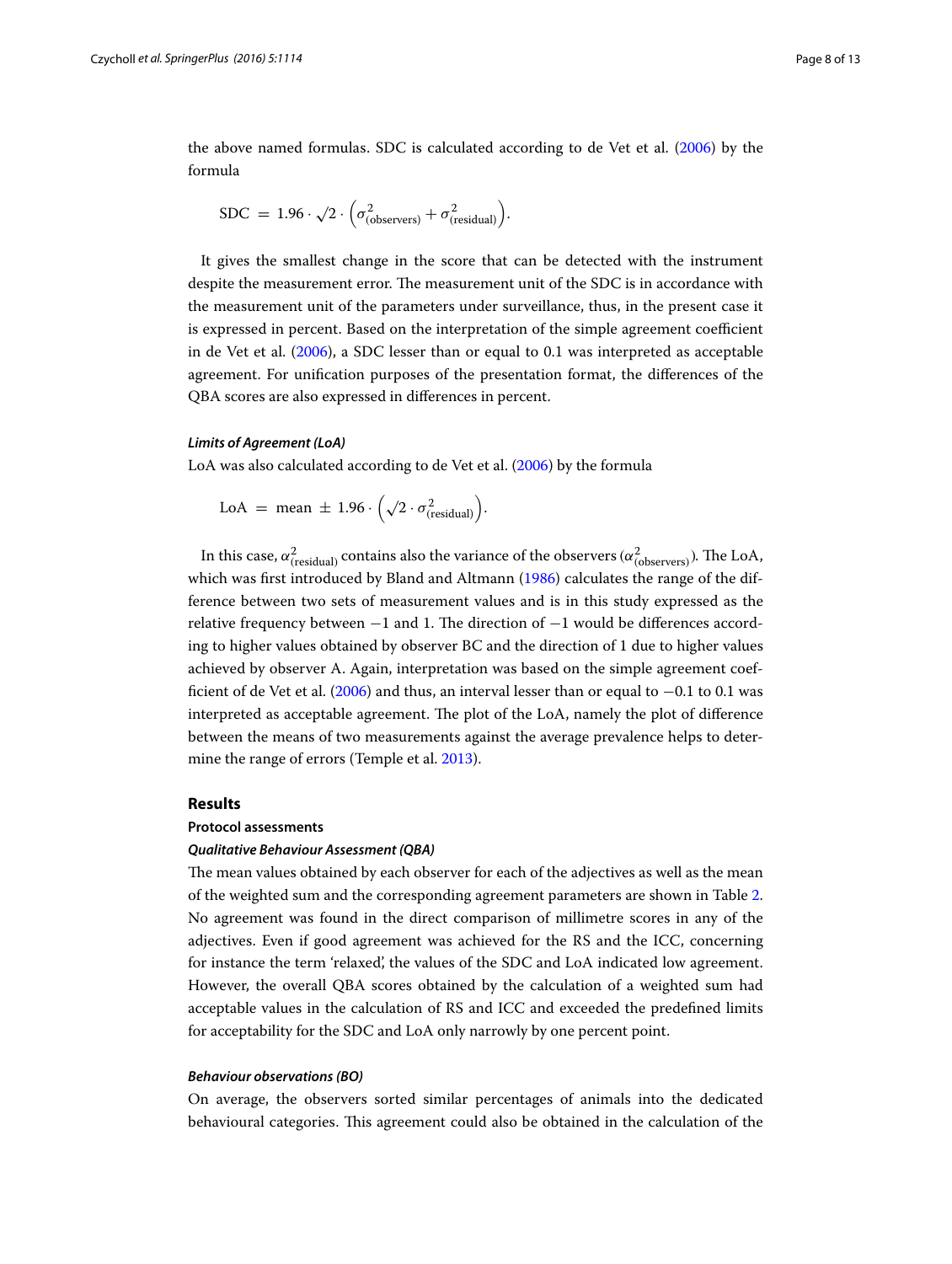| Adjective           | <b>Observer A</b> | <b>Observer BC</b> | <b>RS</b> | ICC  | <b>SDC</b> | LoA             |
|---------------------|-------------------|--------------------|-----------|------|------------|-----------------|
| Active              | 87.1              | 65.9               | 0.50      | 0.30 | 0.38       | $-0.05$ to 0.45 |
| Relaxed             | 49.2              | 43.2               | 0.61      | 0.64 | 0.32       | $-0.28$ to 0.41 |
| Fearful             | 14.6              | 10.4               | 0.06      | 0.00 | 0.26       | $-0.20$ to 0.30 |
| Agitated            | 41.2              | 28.2               | 0.64      | 0.40 | 0.39       | $-0.25$ to 0.49 |
| Calm                | 42.3              | 44.9               | 0.15      | 0.70 | 0.28       | $-0.40$ to 0.23 |
| Content             | 55.0              | 49.9               | 0.35      | 0.36 | 0.25       | $-0.21$ to 0.30 |
| Tense               | 33.5              | 18.2               | 0.45      | 0.23 | 0.37       | $-0.12$ to 0.48 |
| Enjoying            | 33.3              | 76.7               | 0.15      | 0.21 | 0.27       | $-0.40$ to 0.22 |
| Frustrated          | 18.9              | 12.0               | 0.43      | 0.22 | 0.25       | $-0.10$ to 0.35 |
| Bored               | 17.1              | 17.8               | 0.15      | 0.36 | 0.28       | $-0.32$ to 0.30 |
| Playful             | 24.4              | 29.8               | 0.28      | 0.36 | 0.32       | $-0.40$ to 0.33 |
| Positively occupied | 61.6              | 96.3               | 0.43      | 0.26 | 0.34       | $-0.15$ to 0.45 |
| Listless            | 16.3              | 9.3                | 0.19      | 0.26 | 0.26       | $-0.21$ to 0.31 |
| Lively              | 54.5              | 62.2               | 0.56      | 0.00 | 0.49       | $-0.48$ to 0.40 |
| Indifferent         | 18.1              | 28.9               | 0.40      | 0.38 | 0.31       | $-0.35$ to 0.38 |
| Irritable           | 25.1              | 13.8               | 0.35      | 0.26 | 0.31       | $-0.12$ to 0.42 |
| Aimless             | 25.6              | 18.5               | 0.04      | 0.38 | 0.34       | $-0.25$ to 0.43 |
| Happy               | 46.5              | 50.1               | 0.04      | 0.19 | 0.25       | $-0.32$ to 0.20 |
| Distressed          | 7.8               | 9.7                | 0.10      | 0.24 | 0.21       | $-0.23$ to 0.17 |
| Sociable            | 66.4              | 58.9               | 0.30      | 0.20 | 0.31       | $-0.28$ to 0.39 |
| Weighted sum        | $-0.80$           | $-0.48$            | 0.62      | 0.62 | 0.11       | $-0.11$ to 0.09 |

<span id="page-8-0"></span>**Table 2 Mean values [mm] of the two observers for the adjectives of the Qualitative Behaviour Assessment (QBA) as well as the mean of the weighted sum and corresponding reliability parameters**

*RS* Spearman Rank Correlation Coefficient, *ICC* Intraclass Correlation Coefficient, *SDC* Smallest Detectable Change, *LoA* Limits of Agreement

agreement parameters, which achieved for all behavioural categories acceptable to good values. Mean values and statistical parameters are presented in Table [3](#page-9-0).

#### *Individual parameters (IP)*

The parameters panting, shivering, pumping, twisted snout, rectal prolapse, poor body condition and hernia category 2 did not occur at all and the parameters huddling, scouring and lameness category 2 were observed only to a prevalence of less than 0.05 %, which would make an assumption about their reliability untrustworthy.

The remaining parameters, however, were recorded with a prevalence of greater than 0.5 % and thus reliability could be assessed in a sensible way. The mean prevalences of the parameters assigned by observer A and BC, respectively, and the corresponding agreement and reliability parameters for these measures can be found in Table [3](#page-9-0). Most of the parameters proved acceptable to good agreement. However, the reliability parameters for bursitis of all categories indicated non-satisfactory agreement.

### **Discussion**

#### **Reliability and agreement parameters**

Different agreement and reliability parameters were chosen for the calculation and analysis of the reliability, as each parameter has its own weaknesses and benefits and as the interpretation of only one parameter can easily lead to misinterpretations.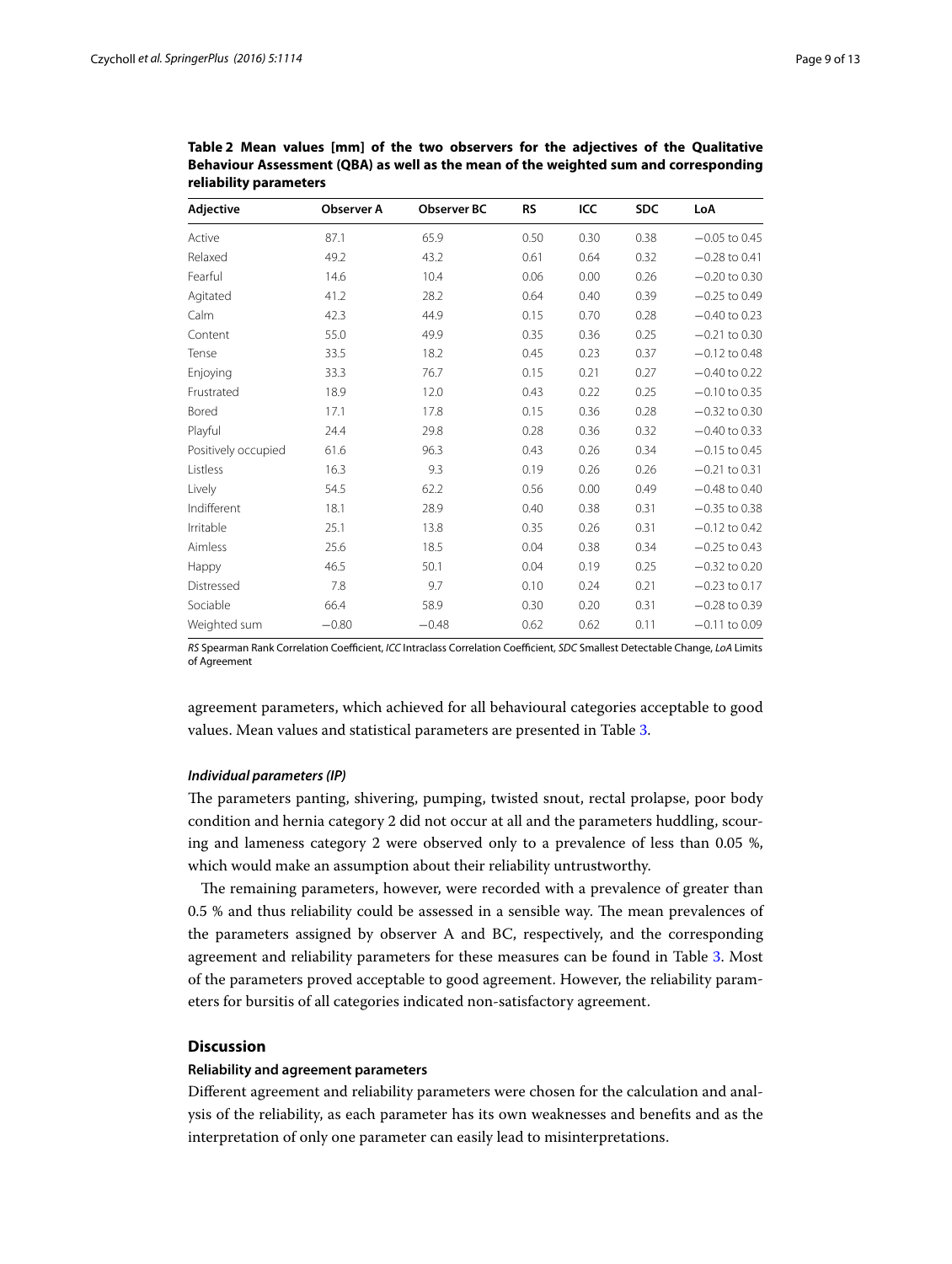| Parameter                     | Cate-gory      | Mean prevalence<br>observer A | Mean prevalence<br>observer BC | <b>RS</b> | ICC  | SDC LoA |                 |
|-------------------------------|----------------|-------------------------------|--------------------------------|-----------|------|---------|-----------------|
| Social behaviour              |                | 9.8                           | 10.5                           | 0.45      | 0.50 | 0.09    | $-0.09$ to 0.03 |
| Negative social<br>behaviour  |                | 3.1                           | 2.0                            | 0.58      | 0.40 | 0.06    | $-0.05$ to 0.03 |
| Use of enrichment<br>material |                | 5.2                           | 4.3                            | 0.75      | 0.68 | 0.06    | $-0.03$ to 0.03 |
| Pen investigation             |                | 25.1                          | 29.8                           | 0.40      | 0.48 | 0.10    | $-0.10$ to 0.10 |
| <b>Bursitis</b>               | $\mathbf{0}$   | 55.3                          | 55.1                           | 0.26      | 0.0  | 0.43    | $-0.40$ to 0.49 |
|                               | 1              | 44.2                          | 38.0                           | 0.10      | 0.0  | 0.35    | $-0.37$ to 0.40 |
|                               | $\overline{2}$ | 0.7                           | 6.1                            | 0.01      | 0.0  | 0.19    | $-0.22$ to 0.21 |
| Manure                        | $\overline{0}$ | 77.5                          | 77.6                           | 0.69      | 0.78 | 0.10    | $-0.10$ to 0.10 |
|                               | 1              | 14.2                          | 17.1                           | 0.44      | 0.71 | 0.09    | $-0.10$ to 0.09 |
|                               | 2              | 8.3                           | 4.5                            | 0.45      | 0.59 | 0.09    | $-0.09$ to 0.08 |
| Wounds                        | 0              | 86.7                          | 87.8                           | 0.58      | 0.41 | 0.10    | $-0.10$ to 0.10 |
|                               | 1              | 8.7                           | 10.3                           | 0.46      | 0.59 | 0.10    | $-0.09$ to 0.10 |
|                               | $\mathfrak{D}$ | 1.2                           | 1.3                            | 0.40      | 0.84 | 0.03    | $-0.02$ to 0.01 |
| Tail biting                   | 0              | 96.2                          | 97.3                           | 0.43      | 0.88 | 0.05    | $-0.01$ to 0.02 |
|                               | $\overline{2}$ | 3.8                           | 2.7                            | 0.43      | 0.88 | 0.05    | $-0.01$ to 0.02 |
| Lameness                      | 0              | 99.3                          | 98.4                           | 0.64      | 0.58 | 0.05    | $-0.07$ to 0.05 |
|                               | 1              | 0.5                           | 0.6                            | 0.46      | 0.40 | 0.02    | $-0.01$ to 0.0  |
| Skin condition                | 0              | 96.3                          | 97.6                           | 0.66      | 0.44 | 0.09    | $-0.05$ to 0.07 |
|                               | 1              | 1.1                           | 1.7                            | 0.44      | 0.58 | 0.08    | $-0.06$ to 0.05 |
| Hernia                        | 0              | 99.3                          | 98.6                           | 0.61      | 0.70 | 0.05    | $-0.01$ to 0.02 |
|                               | 1              | 0.6                           | 0.7                            | 0.50      | 0.60 | 0.01    | $-0.01$ to 0.01 |
| Coughs/pig                    | n              | 9.6                           | 9.1                            | 0.70      | 0.98 | 0.08    | $-0.03$ to 0.06 |
| Sneezes/pig                   | n              | 2.9                           | 3.4                            | 0.64      | 0.71 | 0.04    | $-0.03$ to 0.01 |

<span id="page-9-0"></span>**Table 3 Mean prevalences of the categories of the behavioural observations as well as individual parameters with a prevalence greater than 0.5 % assigned by observer A and BC and corresponding reliability parameters**

*RS* Spearman Rank Correlation Coefficient, *ICC* Intraclass Correlation Coefficient, *SDC* Smallest Detectable Change, *LoA* Limits of Agreement

Correlation Coefficients such as the RS and the ICC are measures of reliability as they evaluate the degree to which study objects can be distinguished from each other despite the measurement error. The main limitation of these parameters, however, is that they are strongly dependent on the total variance of the assessed objects. These reliability parameters achieve higher scores if the variability is large, meaning that there are great differences among the study objects and they can become very small despite good reliability if the study objects are very similar to each other (de Vet et al. [2006](#page-12-10)). This dependency on the total variance has to be taken into account when analysing reliability parameters to avoid misinterpretations (Wirtz and Caspar [2002\)](#page-12-24). Although the SDC and the LoA are mathematically derived from the ICC, they are parameters of agreement, since they assess (by estimating the measurement error) how close results of repeated measures are. Therefore, they are not influenced by the variance of the assessed population. The problem with these agreement parameters is, however, that interpretation of the outcomes is highly subjective. Due to these individual problems of each parameter, it was deemed necessary to calculate and interpret a combination of reliability and agreement parameters, as advised by de Vet et al. ([2006](#page-12-10)).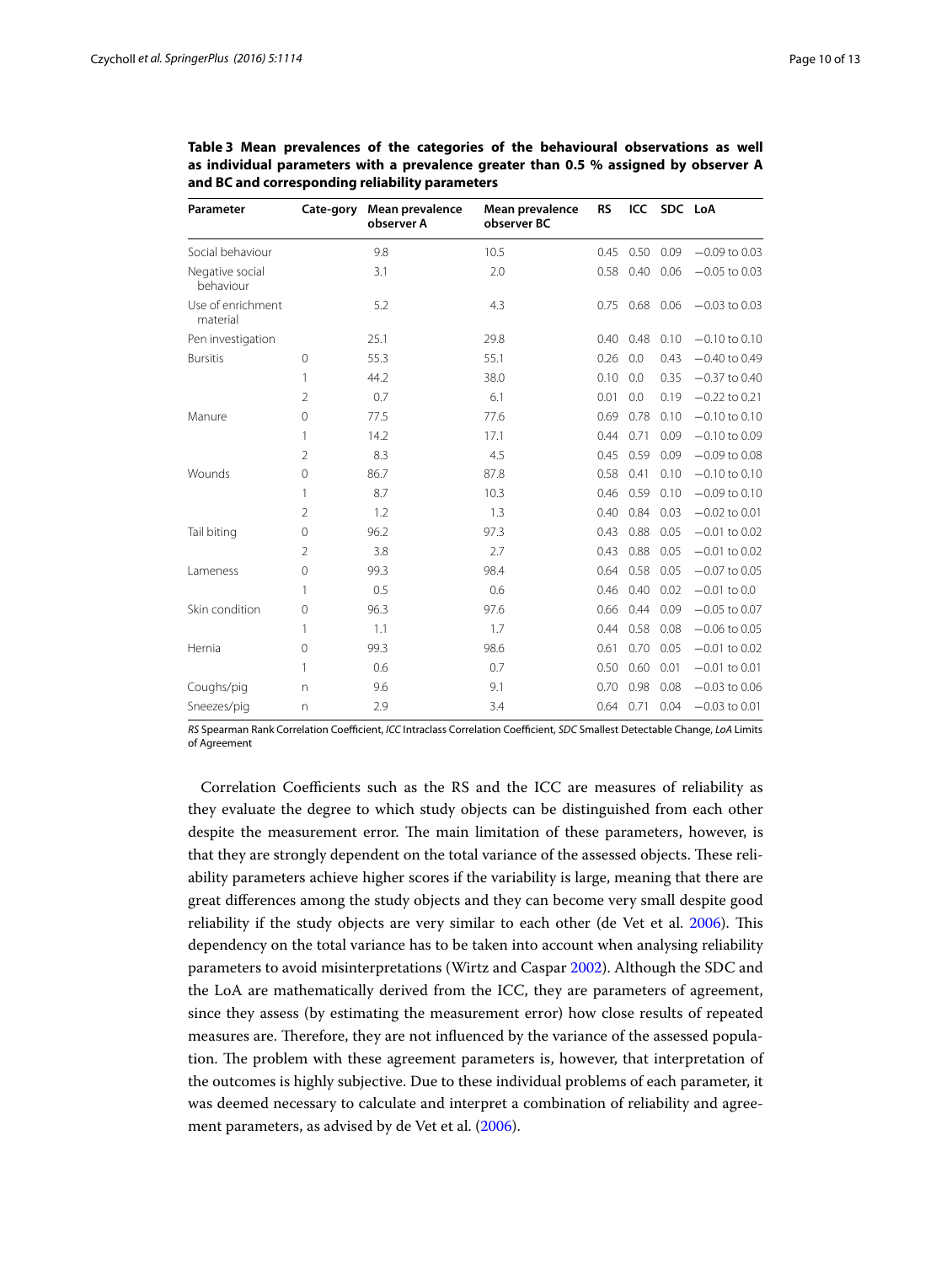#### **Protocol assessments**

The prevalences obtained for the assessments carried out in terms of the protocol were mostly in accordance to those found in previous studies (Temple et al. [2011b](#page-12-25), [2012](#page-12-13), [2013](#page-12-11)).

#### *Qualitative Behaviour Assessment (QBA)*

In the QBA, no congruent agreement between the assessors could be found when comparing the millimetre length assigned to each adjective at farm level. This stands in contrast to the findings of Wemelsfelder and Millard ([2009](#page-12-26)), who used solely Kendall's Tau as reliability parameter. In the present study, for some adjectives, the RS and the ICC indicated a good agreement in none of the cases did all four parameters (RS, ICC, SDC, LoA) suggest this conclusion. The calculation of an overall QBA score with a weighted sum presented better agreement than the comparison of the single adjectives, although still not acceptable concerning the SDC and LoA. Nevertheless, this suggests that the QBA might be a reliable method after reconsideration of the weighted sum, which is, up to date, not totally transparent or else adjustment in the form that those adjectives with specifically low reliability are replaced by better ones.

#### *Behaviour observations (BO)*

The BO revealed a good to moderate agreement and uniformity across all calculated reliability parameters. Thus, this method has a good interobserver reliability. This indicates that trained observers sort the animals into the same categories.

#### *Individual parameters (IP)*

The classes of those IP with three categories were assessed independently of each other, ignoring the interaction between the categories, which was also done by Temple et al. ([2011a\)](#page-12-3). This approach was chosen according to the hypothesis that categorisation between 0 and 2 might be of good agreement while the definition of 1 might have caused problems.

The interobserver reliability of those IP that appeared with a prevalence of greater than 0.5 % was in general acceptable to good. Manure and wounds of category 1 were only just acceptable, while category 2 values especially for wounds were of clearly better reliability. Although this proves that the classification into just two categories would be more robust, an exclusion of category 1 is not recommended since three categories provide a higher informative value, with light affections also being taken into account. Furthermore, reliability was still acceptable.

The observers did not agree in the assessment of the parameter bursitis. Temple et al. ([2013](#page-12-11)) also stated an insufficient reliability for this parameter, in contrast Forkman and Keeling [\(2009](#page-12-14)) found a good reliability. However, they used the five scale scoring system for bursitis of Lyons et al. [\(1995](#page-12-27)) and therefore, it is not directly comparable to our study, as in terms of the Welfare Quality® protocol, a three point scale was used (Veissier et al. [2013](#page-12-28)). The low reliability can also be explained by the fact that in terms of the 'Welfare Quality<sup>®</sup> Animal Welfare Assessment' protocol, this parameter is assessed visually as a swelling in the region of the joints of the legs. When the animals are moving fast, the legs are dirty or the stable is relatively dark, our practical experience shows that this can be quite hard to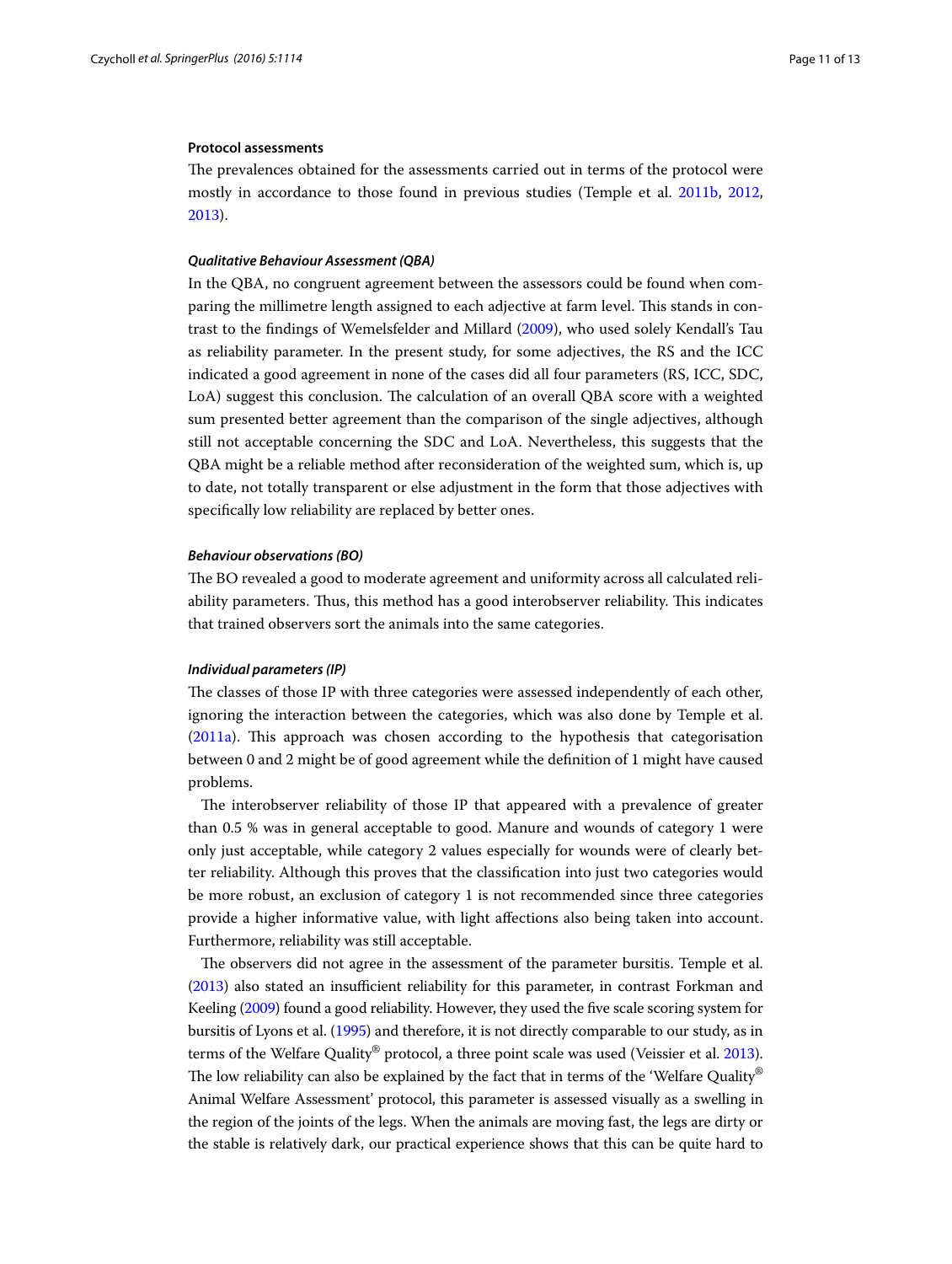assess. This corresponds to the findings of Veissier et al. [\(2013](#page-12-28)) who stated that the number of animals per pen, the stocking density, the dirtiness of pigs and the light intensity in the stable influences the recording of measures. To ensure the categorisation by palpating, as proposed during training sessions, was often not possible on such a great number of pigs that cannot be fixated. Furthermore, other causes of swellings in the region of the joint, e.g. haematoma or bacterial infection leading to increased synovial fluids in the joints (Plonait et al. [2004\)](#page-12-29) cannot be differentiated securely by visual assessment. Bursitis category 2 was of slightly better reliability thus indicating a clearer definition. However, the present results indicate that the parameter bursitis as it is presently defined in the Welfare Quality® protocol for growing pigs is not useful for assessing the comfort around resting as it cannot be assessed in a reliable manner. Therefore, our suggestion is that for the reliable assessment of comfort around resting, other parameters should be taken into account or else a revised definition of bursitis in a manner that can be assessed reliably.

### **Conclusion**

The aim of the present study was to assess the interobserver reliability of the 'Welfare Quality® Animal Welfare Assessment Protocol for Growing Pigs'. No sufficient reliability was found in terms of the QBA. However, the calculation of a weighted sum suggests that it might be a suitable method after adjustment. BO in the form of instantaneous scan sampling as a parameter for the assessment of social and other behaviour turned out to provide for a good reliability. In general, good reliability was assigned to the IP. The only exception has to be made for bursitis as the parameter for comfort around resting for which a better definition and assessment method or another suitable parameter are probably needed. Some parameters occurred only rarely or not at all, thus making an assumption about their reliability meaningless. In general, the 'Welfare Quality® Animal Welfare Assessment Protocol for Growing Pigs' could be a promising approach for a feasible and reliable welfare assessment tool after revision of some parameters.

#### **Abbreviations**

BO: direct behaviour observations; HAR: Human Animal Relationship Test; ICC: Intraclass Correlation Coefficient; IP: individual parameters; LoA: Limits of Agreement; QBA: Qualitative Behaviour Assessment; RS: Spearman Rank Correlation Coefficient; SDC: Smallest Detectable Change.

#### **Authors' contributions**

IC, KB, LS and JK planned and designed the study. IC and CK collected the data and carried out preliminary studies. EgB, KB and JK helped with the interpretation of the results. IC analysed the data and wrote the manuscript. All authors read and approved the final version of the manuscript.

**Author details**<br><sup>1</sup> Institute of Animal Breeding and Husbandry, Christian-Albrechts-University, Olshausenstr. 40, 24098 Kiel, Germany. <sup>2</sup> Field Station for Epidemiology, University of Veterinary Medicine Hannover, Foundation, Buescheler Str. 9, 49456 Bakum, Germany. 3 Institute of Animal Welfare and Animal Husbandry, Friedrich Loeffler Institut, Doernbergstr. 25/27, 29223 Celle, Germany.

#### **Acknowledgements**

This work was financially supported by the German Federal Ministry of Food, Agriculture and Consumer Protection (BMELV) through the Federal Agency for Agriculture and Nutrition (BLE), grant number 2816806711 and by Land Schleswig–Holstein within the funding program Open Access Publikationsfund.

#### **Competing interests**

The authors declare that they have no competing interests.

Received: 30 March 2016 Accepted: 6 July 2016Published online: 19 July 2016